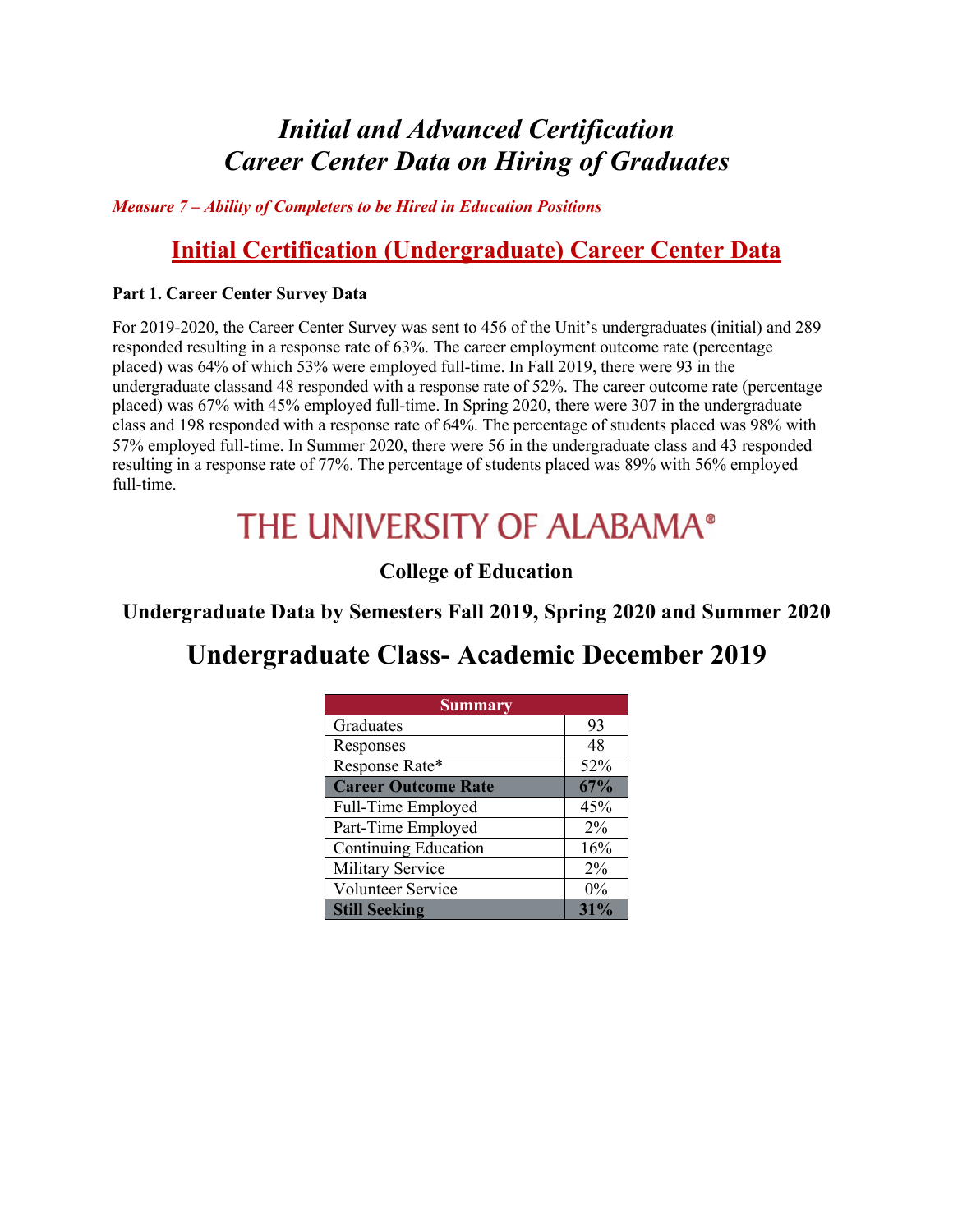## **Undergraduate Class- Academic May 2020**

| <b>Summary</b>              |       |
|-----------------------------|-------|
| Graduates                   | 307   |
| Responses                   | 198   |
| <b>Response Rate</b>        | 64.4% |
| <b>Career Outcome Rate</b>  | 97.4% |
| Full-Time Employed          | 57%   |
| Part-Time Employed          | $1\%$ |
| <b>Continuing Education</b> | 39%   |
| Military Service            | $0\%$ |
| Volunteer Service           | $0\%$ |
| <b>Still Seeking</b>        | 2%    |

## **Undergraduate Class- Academic August 2020**

| <b>Summary</b>              |       |
|-----------------------------|-------|
| Graduates                   | 56    |
| Responses                   | 43    |
| <b>Response Rate</b>        | 76.7% |
| <b>Career Outcome Rate</b>  | 88.9% |
| Full-Time Employed          | 55.8% |
| Part-Time Employed          | $0\%$ |
| <b>Continuing Education</b> | 30%   |
| Military Service            | $4\%$ |
| Volunteer Service           | $0\%$ |
| <b>Still Seeking</b>        | 11%   |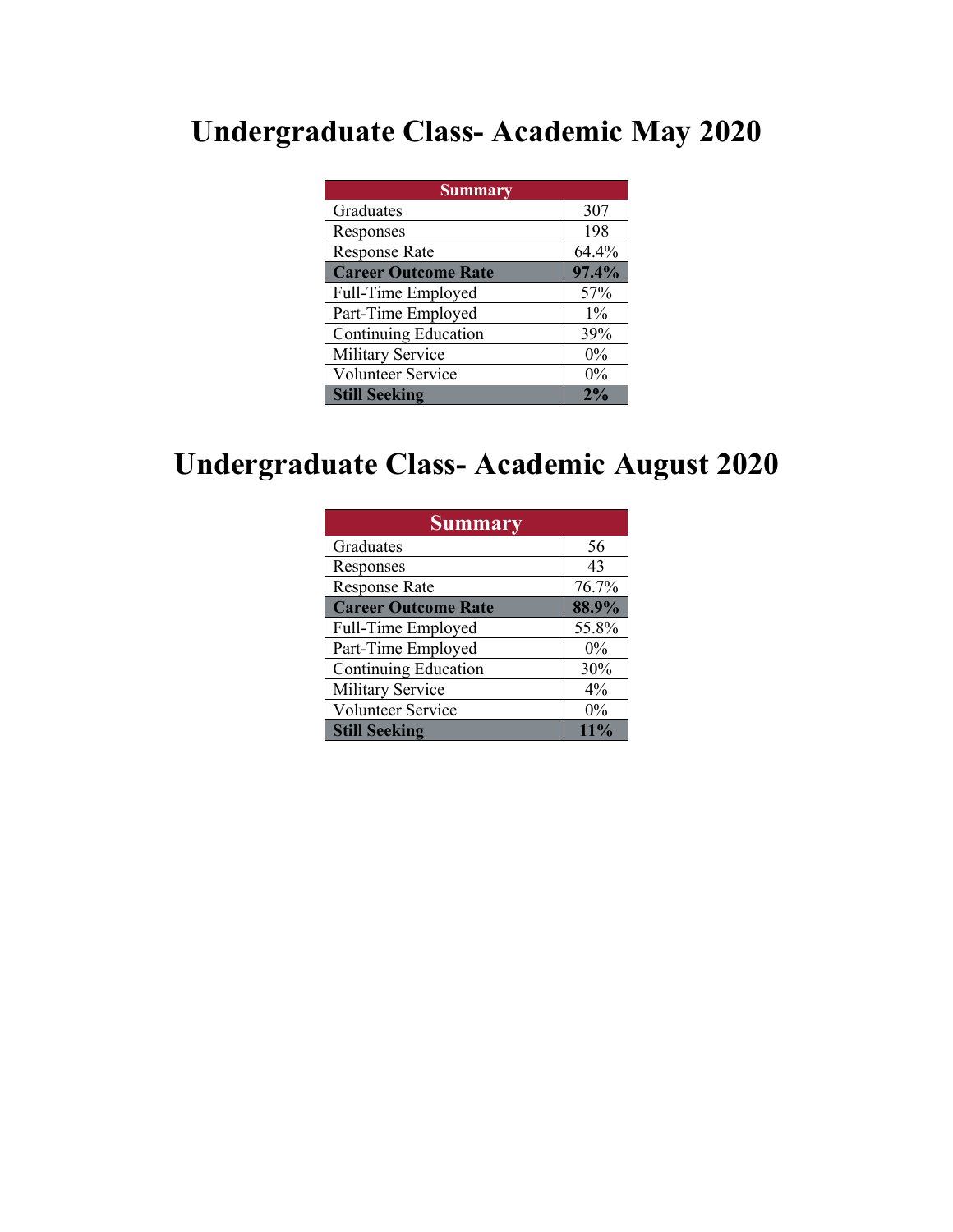### **Advanced Certification (Graduate) Career Center Data**

Semester career outcome rates by major can be found below within the appendix. For 2019-2020, the Career Center Survey was sent to 274 of the Unit's graduates (advanced) and 184 responded resulting in aresponse rate of 67%. The career employment outcome average rate (percentage placed) was 93% in which 73% of those placed were employed full-time. In Fall 2019, there were 64 in the advanced class and 42 responded with a response rate of 66%. The career outcome rate (percentage placed) was 83% with 69% employed full-time. In Spring 2020, there were 149 in the advanced class and 94 responded with a response rate of 63%. The percentage of students placed was 97% with 78% employed full-time. InSummer 2020, there were 61 in the advanced class and 48 responded resulting in a response rate of 79%. The percentage of students placed was 100% in which 73% of those placed were employed full-time.

# THE UNIVERSITY OF ALABAMA®

#### **College of Education Advanced Data by Semesters Fall 2019, Spring 2020 and Summer 2020**

### **Advanced Class- Academic December 2019**

| <b>Summary</b>             |       |
|----------------------------|-------|
| Graduates                  | 64    |
| Responses                  | 42    |
| <b>Response Rate</b>       | 66%   |
| <b>Career Outcome Rate</b> | 83.3% |
| Full-Time Employed         | 69%   |
| Part-Time Employed         | 0%    |
| Continuing Education       | 7%    |
| Military Service           | $2\%$ |
| Volunteer Service          | 2%    |
| <b>Still Seeking</b>       | 19%   |

# **Advanced Class- Academic May 2020**

| <b>Summary</b>              |       |
|-----------------------------|-------|
| Graduates                   | 149   |
| Responses                   | 94    |
| <b>Response Rate</b>        | 63%   |
| <b>Career Outcome Rate</b>  | 97.3% |
| Full-Time Employed          | 78%   |
| Part-Time Employed          | $1\%$ |
| <b>Continuing Education</b> | 18%   |
| Military Service            | $0\%$ |
| Volunteer Service           | $0\%$ |
| <b>Still Seeking</b>        |       |